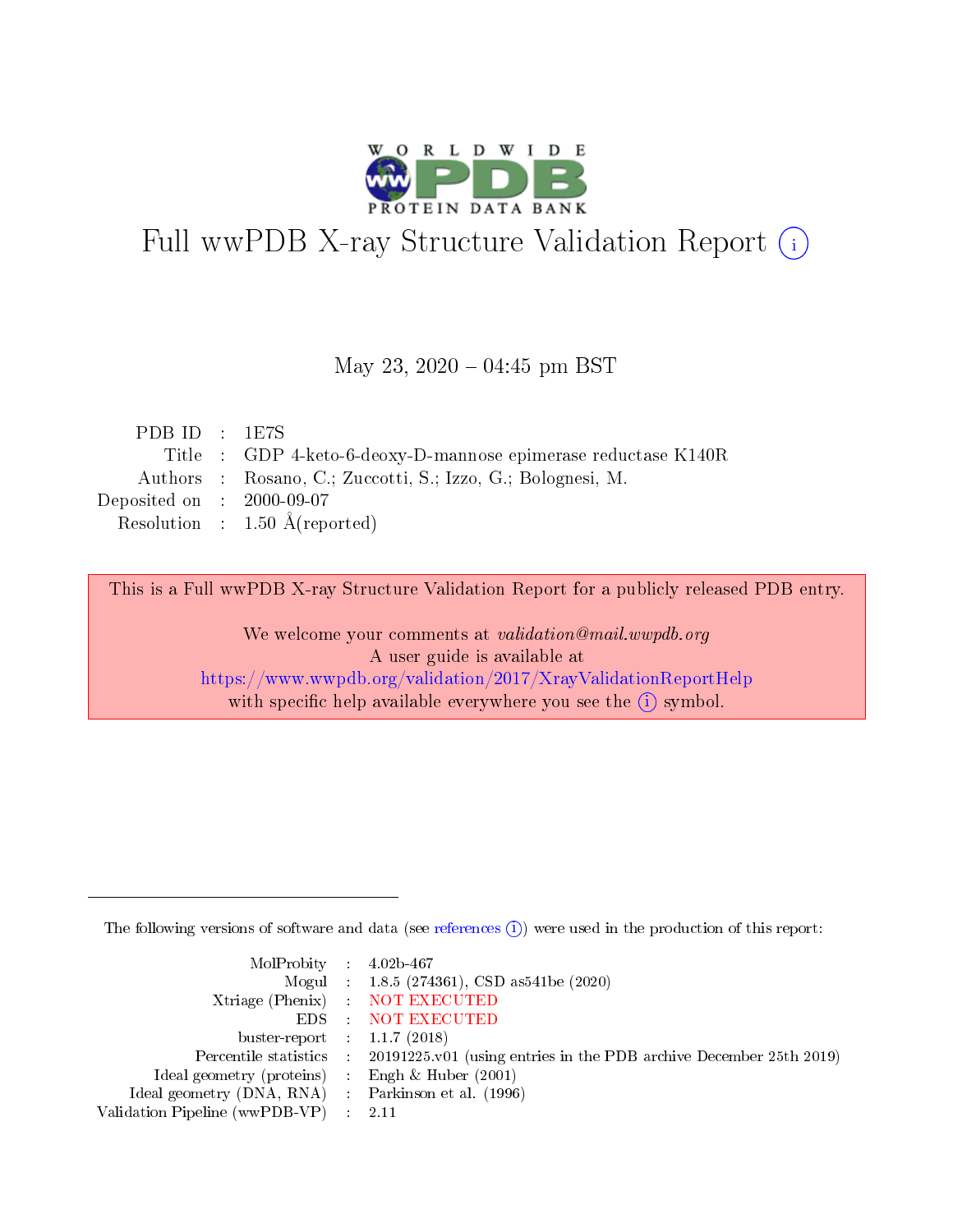# 1 [O](https://www.wwpdb.org/validation/2017/XrayValidationReportHelp#overall_quality)verall quality at a glance  $(i)$

The following experimental techniques were used to determine the structure: X-RAY DIFFRACTION

The reported resolution of this entry is 1.50 Å.

Percentile scores (ranging between 0-100) for global validation metrics of the entry are shown in the following graphic. The table shows the number of entries on which the scores are based.



| Metric                | Whole archive       | Similar resolution                                       |
|-----------------------|---------------------|----------------------------------------------------------|
|                       | (# $\rm{Entries}$ ) | $(\#\text{Entries}, \text{resolution range}(\text{\AA})$ |
| Clashscore            | 141614              | $3144(1.50-1.50)$                                        |
| Ramachandran outliers | 138981              | $3066(1.50-1.50)$                                        |
| Sidechain outliers    | 138945              | $3064(1.50-1.50)$                                        |

The table below summarises the geometric issues observed across the polymeric chains and their fit to the electron density. The red, orange, yellow and green segments on the lower bar indicate the fraction of residues that contain outliers for  $\geq=3$ , 2, 1 and 0 types of geometric quality criteria respectively. A grey segment represents the fraction of residues that are not modelled. The numeric value for each fraction is indicated below the corresponding segment, with a dot representing fractions  $\leq=5\%$ 

Note EDS was not executed.

| <b>NIOI</b> | hain | Length     | Quality of chain |     |     |
|-------------|------|------------|------------------|-----|-----|
|             |      |            |                  |     |     |
|             | . .  | າດ1<br>ບ∠⊥ | 83%              | 13% | . . |

The following table lists non-polymeric compounds, carbohydrate monomers and non-standard residues in protein, DNA, RNA chains that are outliers for geometric or electron-density-fit criteria:

|  |  |  | Mol   Type   Chain   Res   Chirality   Geometry   Clashes   Electron density |
|--|--|--|------------------------------------------------------------------------------|
|  |  |  |                                                                              |

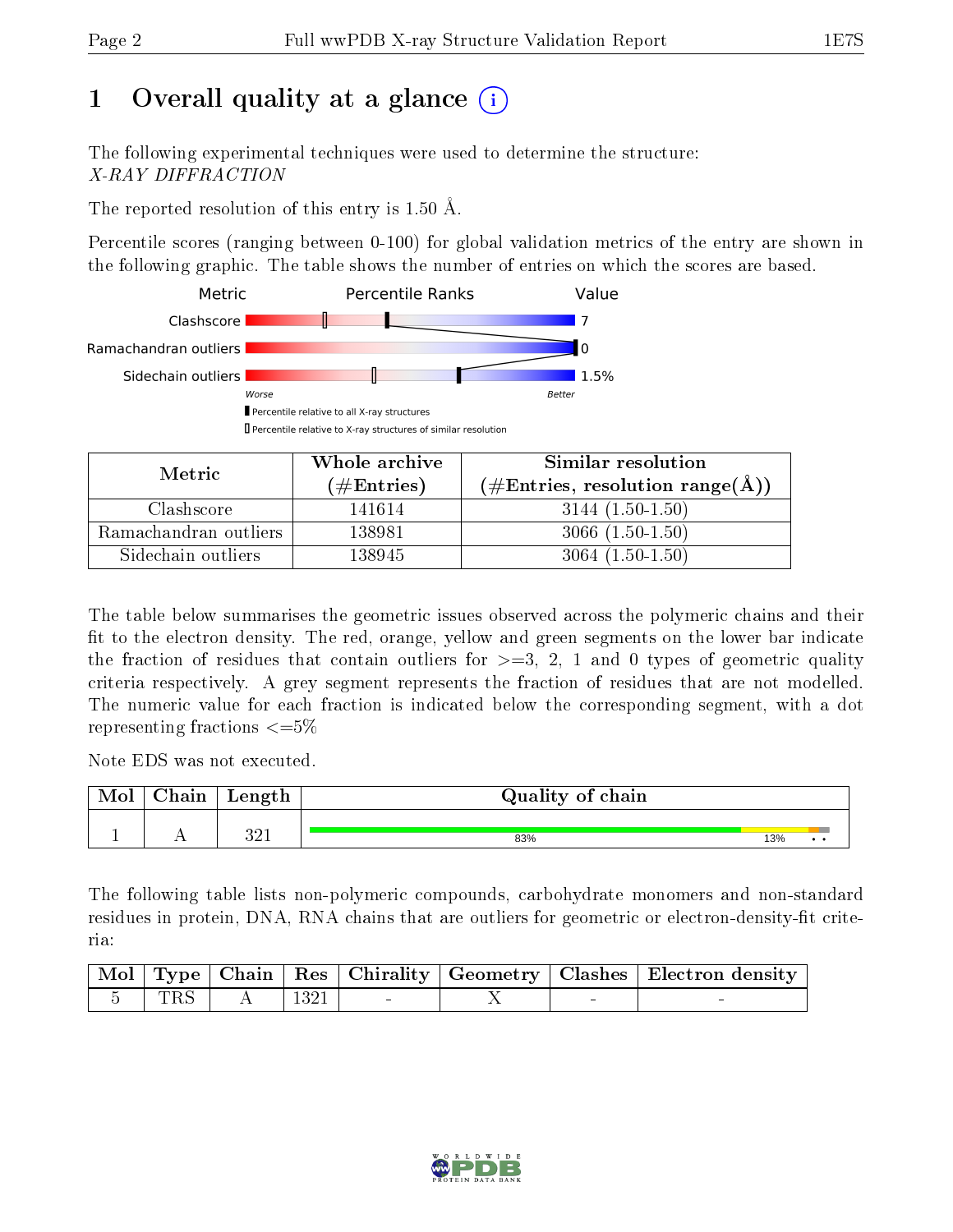# 2 Entry composition  $\left( \cdot \right)$

There are 6 unique types of molecules in this entry. The entry contains 2999 atoms, of which 0 are hydrogens and 0 are deuteriums.

In the tables below, the ZeroOcc column contains the number of atoms modelled with zero occupancy, the AltConf column contains the number of residues with at least one atom in alternate conformation and the Trace column contains the number of residues modelled with at most 2 atoms.

• Molecule 1 is a protein called GDP-FUCOSE SYNTHETASE.

| Mol | Chain | Residues |                   |      | Atoms |     |    | $ZeroOcc \   \ AltConf \  $ | Trace |
|-----|-------|----------|-------------------|------|-------|-----|----|-----------------------------|-------|
|     |       | 314      | Total<br>$2502\,$ | .580 | 451   | 459 | 12 |                             |       |

There are 2 discrepancies between the modelled and reference sequences:

| Chain |     | Residue   Modelled | - Actual - | Comment             | Reference         |
|-------|-----|--------------------|------------|---------------------|-------------------|
|       | 40  | $\rm{ARG}$         | LYS        | engineered mutation | <b>UNP P37744</b> |
|       | 195 | SER                | ASN        | conflict            | <b>UNP P32055</b> |

• Molecule 2 is NADP NICOTINAMIDE-ADENINE-DINUCLEOTIDE PHOSPHATE (three-letter code: NAP) (formula:  $C_{21}H_{28}N_7O_{17}P_3$ ).



| Mol | Chain   Residues | Atoms       |  |  | $ZeroOcc \mid AltConf \mid$ |  |  |  |
|-----|------------------|-------------|--|--|-----------------------------|--|--|--|
|     |                  | Total C N O |  |  |                             |  |  |  |
|     |                  |             |  |  | 21 7 17 3                   |  |  |  |

• Molecule 3 is ACETYLPHOSPHATE (three-letter code: UVW) (formula:  $C_2H_5O_5P$ ).

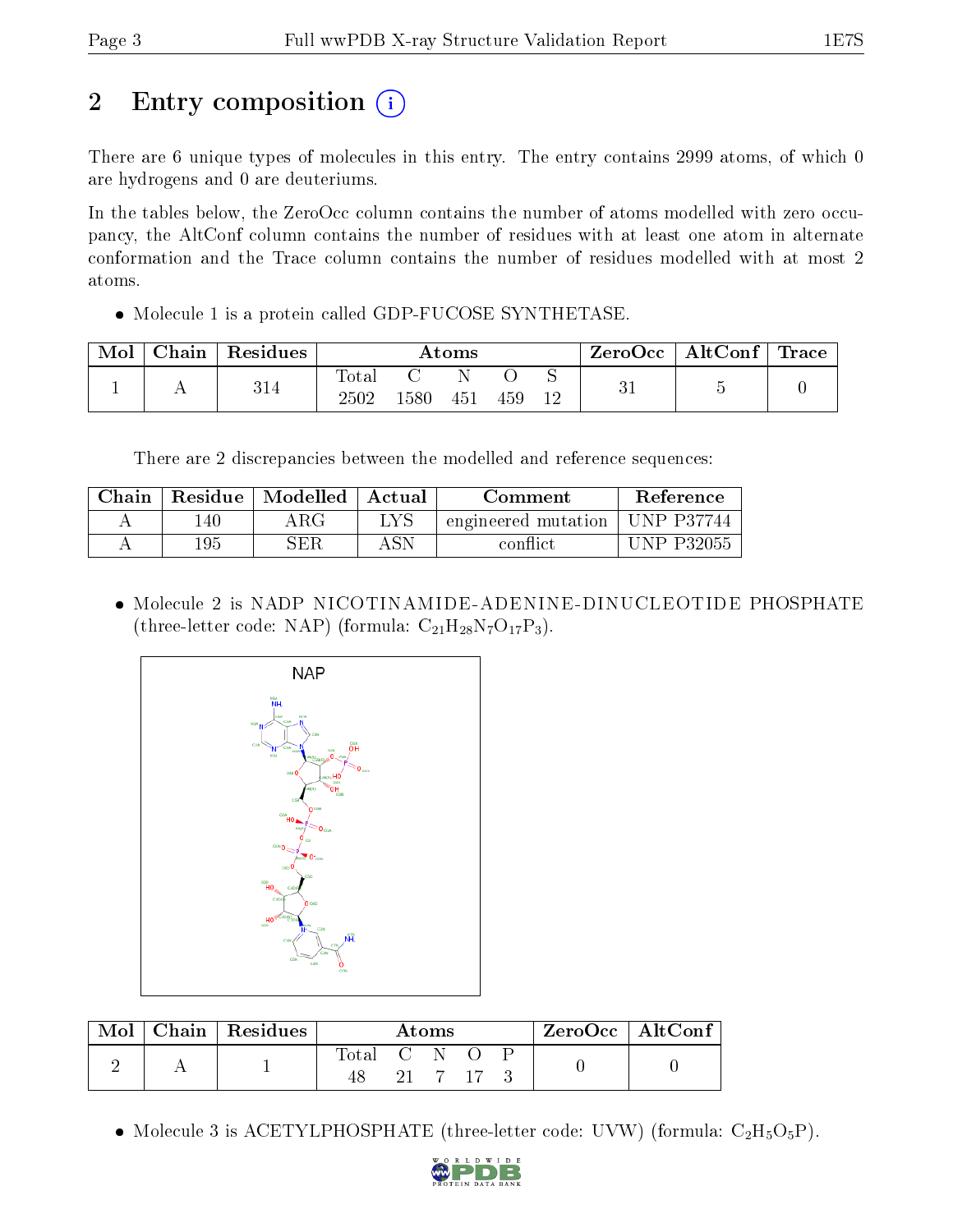

|  | $\text{Mol}$   Chain   Residues | Atoms     |  |  |  | ZeroOcc   AltConf |
|--|---------------------------------|-----------|--|--|--|-------------------|
|  |                                 | Total C O |  |  |  |                   |

 $\bullet$  Molecule 4 is SULFATE ION (three-letter code: SO4) (formula:  $\mathrm{O}_4\mathrm{S}) .$ 



|  |  | Mol   Chain   Residues | Atoms         | $ZeroOcc$   AltConf |
|--|--|------------------------|---------------|---------------------|
|  |  |                        | Total O S     |                     |
|  |  | 5                      |               |                     |
|  |  |                        | Total O S     |                     |
|  |  |                        | $\frac{5}{2}$ |                     |
|  |  |                        | Total O S     |                     |
|  |  |                        |               |                     |

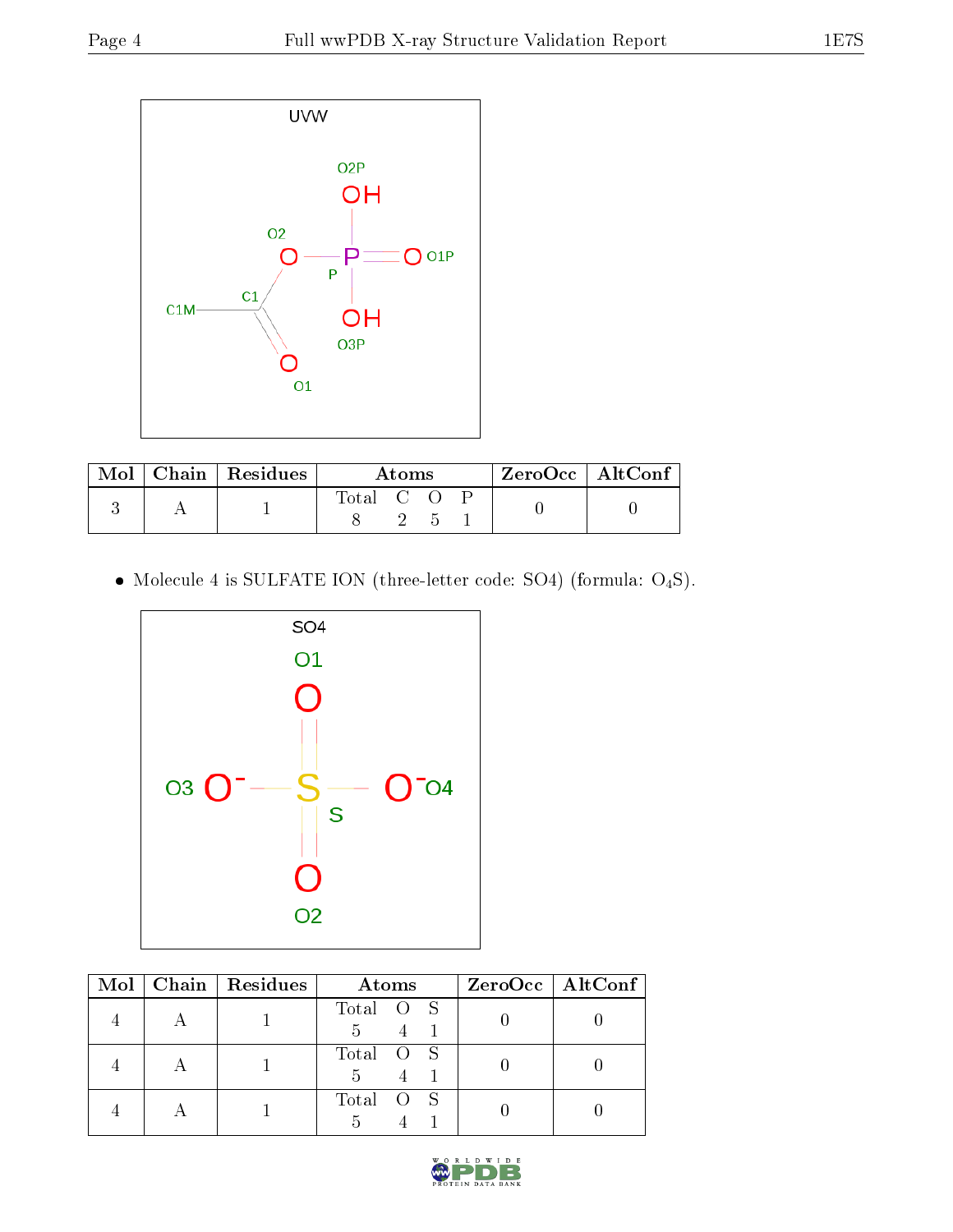Molecule 5 is 2-AMINO-2-HYDROXYMETHYL-PROPANE-1,3-DIOL (three-letter code: TRS) (formula:  $C_4H_{12}NO_3$ ).



|  | $\text{Mol}$   Chain   Residues | A toms    |  |  |  | $\rm ZeroOcc \mid AltConf \mid$ |
|--|---------------------------------|-----------|--|--|--|---------------------------------|
|  |                                 | Total C N |  |  |  |                                 |
|  |                                 |           |  |  |  |                                 |

 $\bullet\,$  Molecule 6 is water.

|  | $\text{Mol}$   Chain   Residues | Atoms | $'$ ZeroOcc   AltConf |  |
|--|---------------------------------|-------|-----------------------|--|
|  |                                 | Total |                       |  |

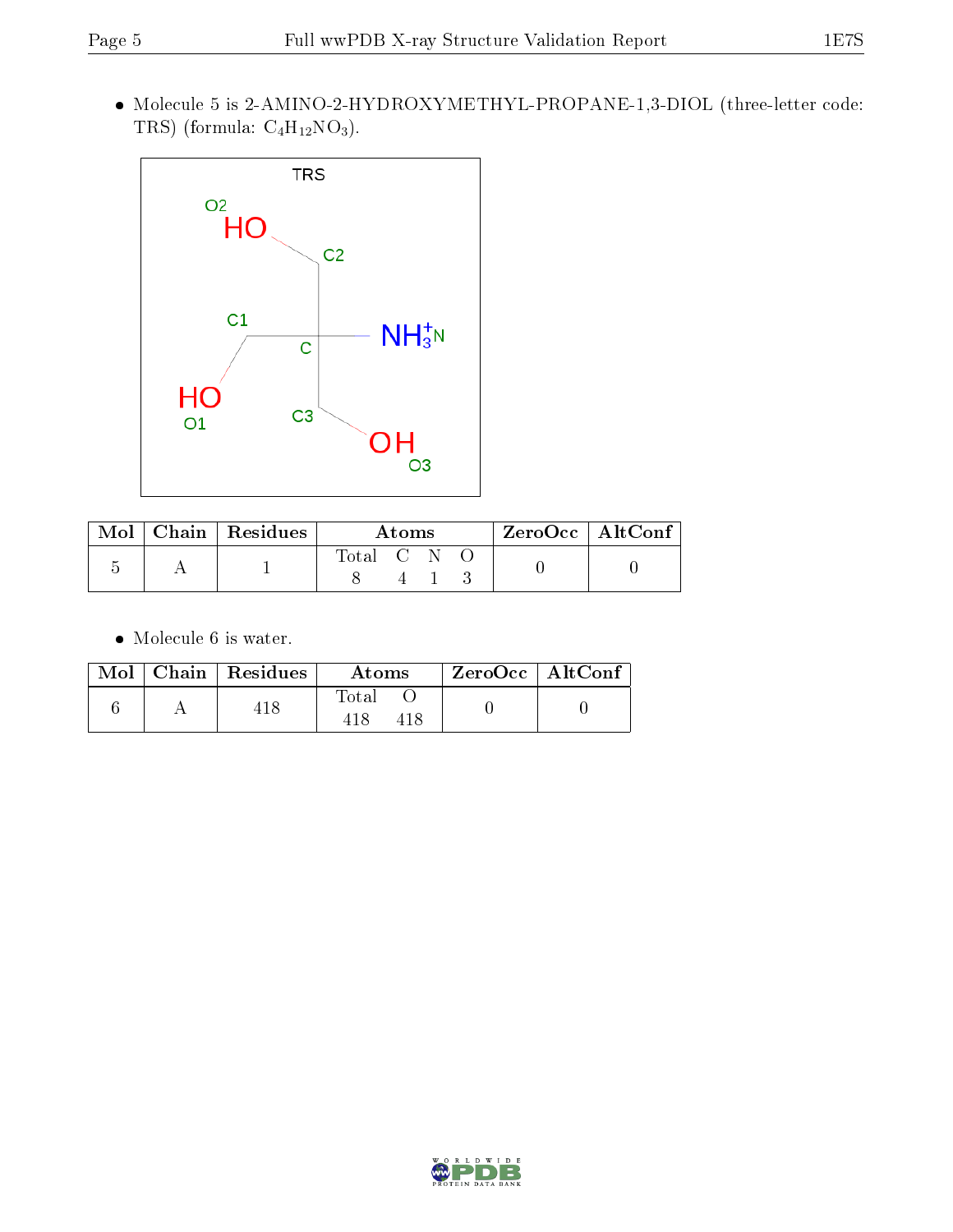## 3 Residue-property plots (i)

These plots are drawn for all protein, RNA and DNA chains in the entry. The first graphic for a chain summarises the proportions of the various outlier classes displayed in the second graphic. The second graphic shows the sequence view annotated by issues in geometry. Residues are colorcoded according to the number of geometric quality criteria for which they contain at least one outlier: green  $= 0$ , yellow  $= 1$ , orange  $= 2$  and red  $= 3$  or more. Stretches of 2 or more consecutive residues without any outlier are shown as a green connector. Residues present in the sample, but not in the model, are shown in grey.

Note EDS was not executed.

• Molecule 1: GDP-FUCOSE SYNTHETASE



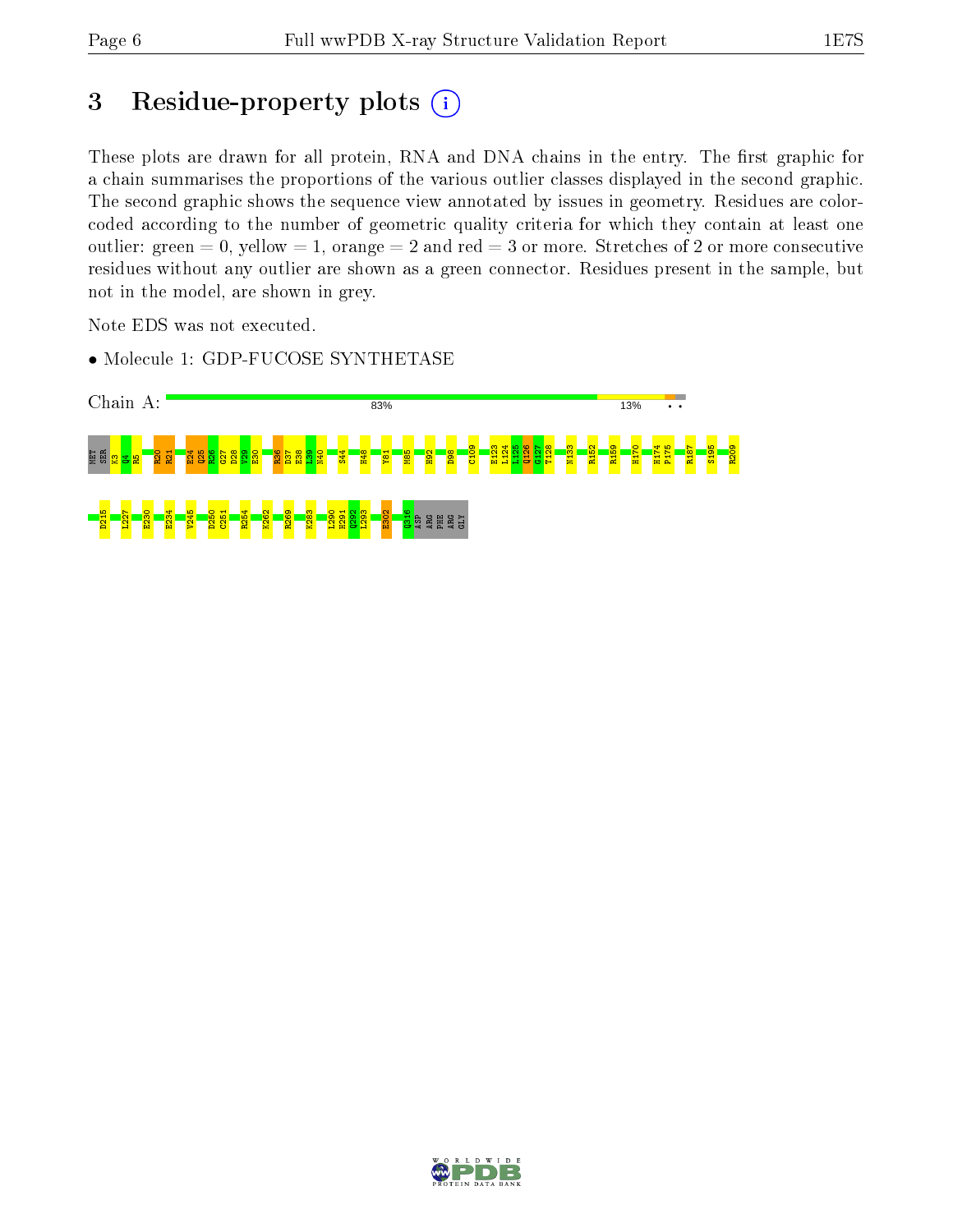# 4 Data and refinement statistics  $(i)$

Xtriage (Phenix) and EDS were not executed - this section is therefore incomplete.

| Property                               | Value                                                         | Source    |
|----------------------------------------|---------------------------------------------------------------|-----------|
| Space group                            | P 32 2 1                                                      | Depositor |
| Cell constants                         | $103.40\text{\AA}$<br>$75.40\text{\AA}$<br>$103.40\text{\AA}$ | Depositor |
| a, b, c, $\alpha$ , $\beta$ , $\gamma$ | $90.00^\circ$<br>$120.00^{\circ}$<br>$90.00^\circ$            |           |
| Resolution (A)                         | 12.00<br>1.50                                                 | Depositor |
| % Data completeness                    | $98.7(12.00-1.50)$                                            | Depositor |
| (in resolution range)                  |                                                               |           |
| $R_{merge}$                            | 0.07                                                          | Depositor |
| $\mathrm{R}_{sym}$                     | (Not available)                                               | Depositor |
| Refinement program                     | <b>REFMAC</b>                                                 | Depositor |
| $R, R_{free}$                          | 0.126<br>, 0.162                                              | Depositor |
| Estimated twinning fraction            | No twinning to report.                                        | Xtriage   |
| Total number of atoms                  | 2999                                                          | wwPDB-VP  |
| Average B, all atoms $(A^2)$           | 27.0                                                          | wwPDB-VP  |

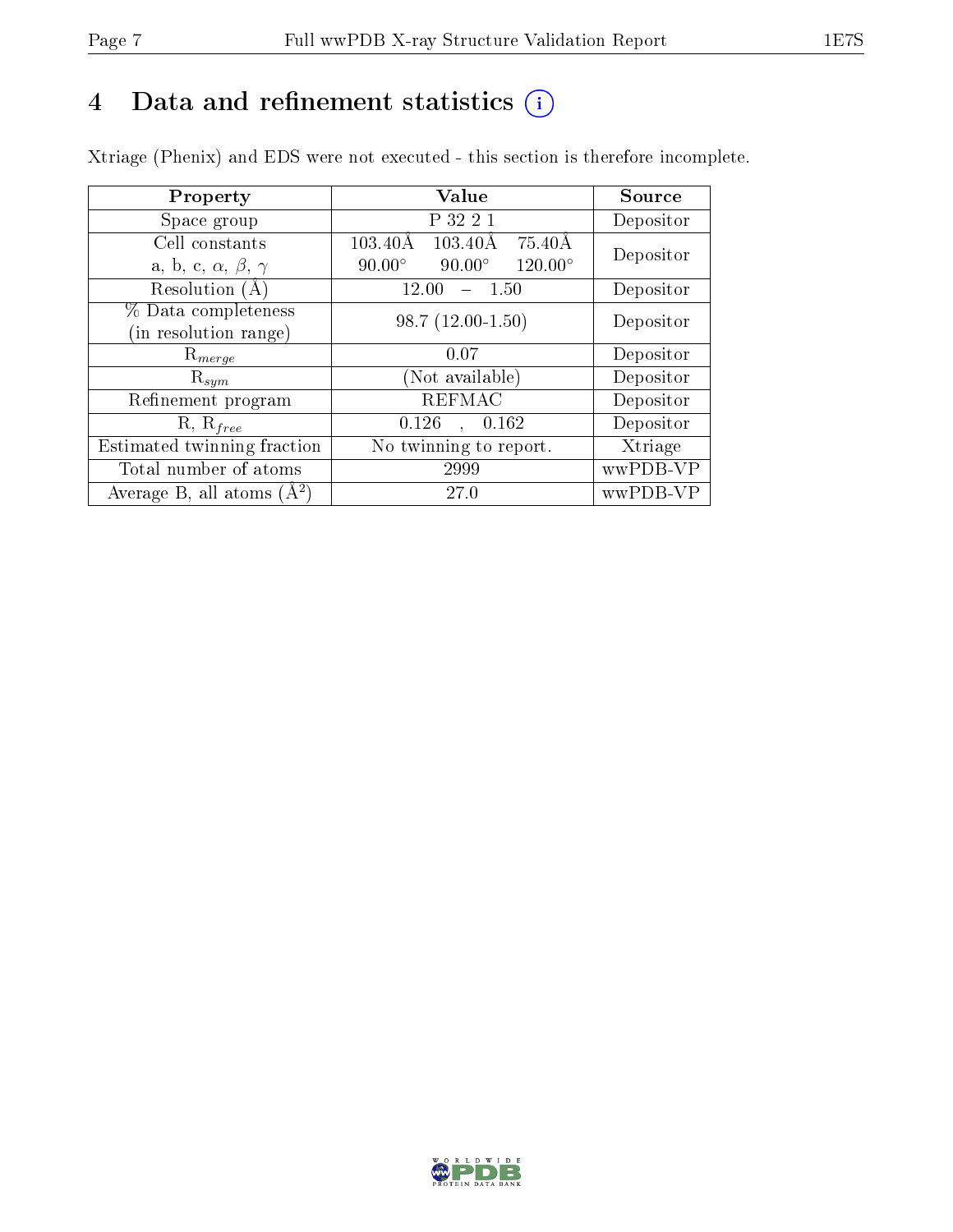# 5 Model quality  $(i)$

## 5.1 Standard geometry  $(i)$

Bond lengths and bond angles in the following residue types are not validated in this section: TRS, UVW, NAP, SO4

The Z score for a bond length (or angle) is the number of standard deviations the observed value is removed from the expected value. A bond length (or angle) with  $|Z| > 5$  is considered an outlier worth inspection. RMSZ is the root-mean-square of all Z scores of the bond lengths (or angles).

| $Mol$   Chain |  |      | Bond lengths     | Bond angles |                     |  |
|---------------|--|------|------------------|-------------|---------------------|--|
|               |  | RMSZ | $\# Z  > 5$      | RMSZ        | $\# Z  > 5$         |  |
|               |  | 0.92 | $+7/2585(0.3\%)$ | 1.22        | $25/3508$ $(0.7\%)$ |  |

Chiral center outliers are detected by calculating the chiral volume of a chiral center and verifying if the center is modelled as a planar moiety or with the opposite hand.A planarity outlier is detected by checking planarity of atoms in a peptide group, atoms in a mainchain group or atoms of a sidechain that are expected to be planar.

|  | $\mid$ Mol $\mid$ Chain $\mid$ #Chirality outliers $\mid$ #Planarity outliers $\mid$ |
|--|--------------------------------------------------------------------------------------|
|  |                                                                                      |

All (7) bond length outliers are listed below:

| Mol | Chain | Res | Type       | Atoms       | Z        | Observed $(A$ | Ideal(A) |
|-----|-------|-----|------------|-------------|----------|---------------|----------|
|     |       | 234 | GLU        | $CB-CG$     | $-24.81$ | 1.05          | 1.52     |
|     | А     | 30  | GLU        | $CG$ - $CD$ | $-14.46$ | 1.30          | 1.51     |
|     |       | 25  | <b>GLN</b> | $CG$ - $CD$ | 11.22    | 1.76          | 1.51     |
|     | А     | 230 | GLU        | $CG$ - $CD$ | $-6.39$  | 1.42          | 1.51     |
|     | А     | 195 | <b>SER</b> | $CB-OG$     | 5.81     | 1.49          | 1.42     |
|     |       | 109 | <b>CYS</b> | $CA-CB$     | 5.31     | 1.65          | 1.53     |
|     |       | 302 |            | CD-OE2-     | 5.25     | 1.31          | 1.25     |

All (25) bond angle outliers are listed below:

| Mol | Chain | $\operatorname{Res}% \left( \mathcal{N}\right) \equiv\operatorname{Res}(\mathcal{N}_{0})\cap\mathcal{N}_{1}$ | <b>Type</b> | Atoms        | Z        | Observed $(°)$ | Ideal $(°)$ |
|-----|-------|--------------------------------------------------------------------------------------------------------------|-------------|--------------|----------|----------------|-------------|
|     | А     | 36                                                                                                           | $\rm{ARG}$  | $NE$ -CZ-NH1 | $-11.12$ | 114.74         | 120.30      |
|     | А     | 109                                                                                                          | <b>CYS</b>  | $CA-CB-SG$   | $-8.62$  | 98.48          | 114.00      |
|     |       | 98                                                                                                           | <b>ASP</b>  | $CB-CG-OD1$  | $-8.37$  | 110.77         | 118.30      |
|     |       | 195                                                                                                          | SER.        | $N-CA-CB$    | 8.36     | 123.05         | 110.50      |
|     | А     | 38                                                                                                           | GLU         | OE1-CD-OE2   | $-7.75$  | 114.00         | 123.30      |
|     |       | 98                                                                                                           | ASP         | $CB-CG-OD2$  | $-7.71$  | 111.36         | 118.30      |

Continued on next page...

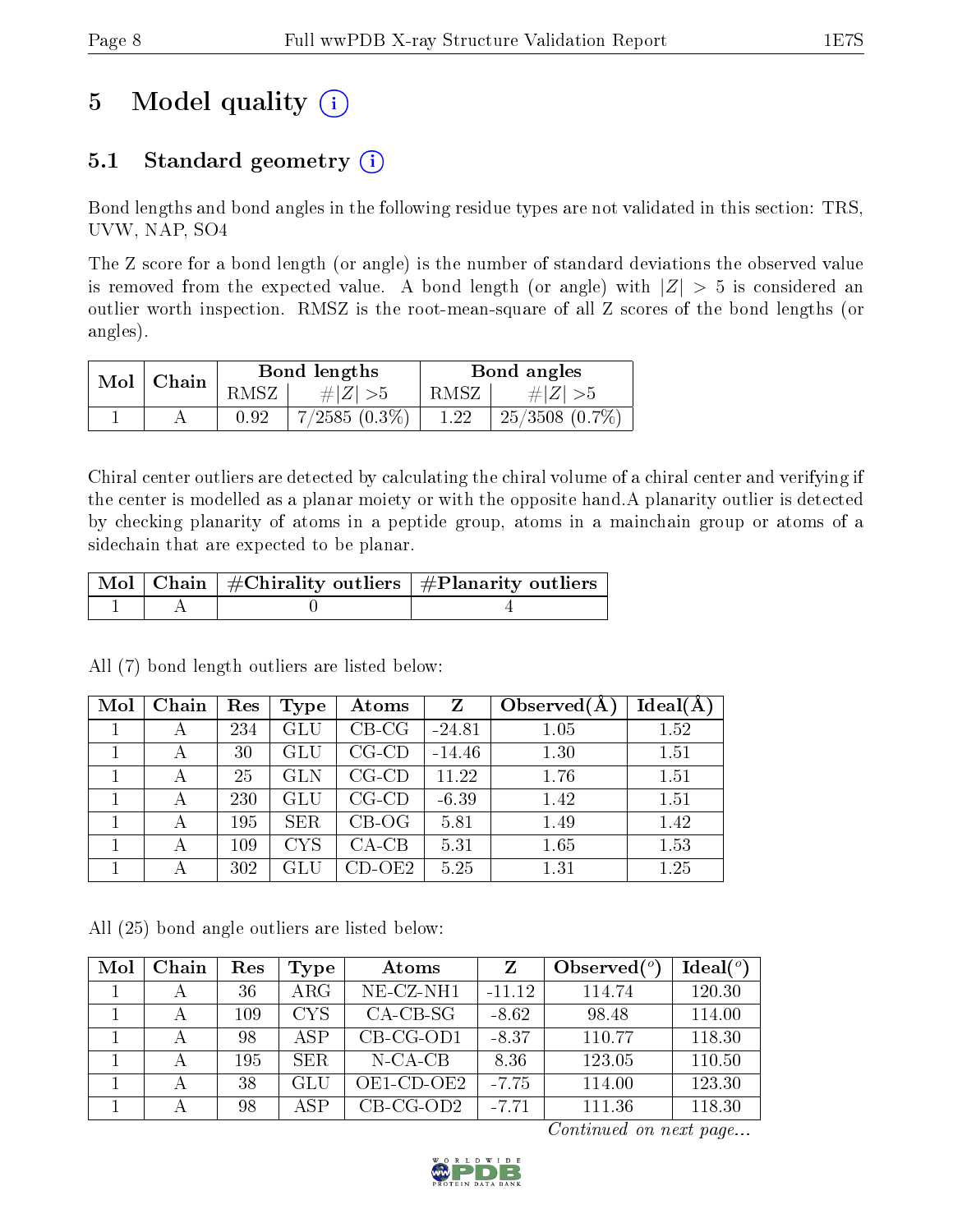| Mol          | Chain | $\operatorname{Res}% \left( \mathcal{N}\right) \equiv\operatorname{Res}(\mathcal{N}_{0})\cap\mathcal{N}_{1}$ | <b>Type</b> | Atoms                 | $\mathbf{Z}$ | Observed $(°)$ | Ideal $(^\circ)$ |
|--------------|-------|--------------------------------------------------------------------------------------------------------------|-------------|-----------------------|--------------|----------------|------------------|
| 1            | А     | 98                                                                                                           | <b>ASP</b>  | $OD1-CG-OD2$          | 7.51         | 137.57         | 123.30           |
| 1            | А     | 250                                                                                                          | <b>ASP</b>  | $CB-CA-C$             | $-7.46$      | 95.47          | 110.40           |
| $\mathbf 1$  | А     | 20[A]                                                                                                        | $\rm{ARG}$  | NE-CZ-NH1             | $-7.28$      | 116.66         | 120.30           |
| 1            | А     | 20 B                                                                                                         | $\rm{ARG}$  | NE-CZ-NH1             | $-7.28$      | 116.66         | 120.30           |
| 1            | А     | 152                                                                                                          | $\rm{ARG}$  | $NE-CL-NH1$           | 6.96         | 123.78         | 120.30           |
| 1            | А     | 24                                                                                                           | GLU         | $CA-CB-CG$            | 6.90         | 128.58         | 113.40           |
| 1            | A     | 30                                                                                                           | GLU         | $CB-CG-CD$            | $-6.43$      | 96.85          | 114.20           |
| $\mathbf{1}$ | А     | 30                                                                                                           | <b>GLU</b>  | $CG$ - $CD$ - $OE1$   | 6.39         | 131.09         | 118.30           |
| 1            | А     | $\overline{5}$                                                                                               | $\rm{ARG}$  | NE-CZ-NH <sub>2</sub> | $-6.05$      | 117.28         | 120.30           |
| $\mathbf{1}$ | А     | 152                                                                                                          | $\rm{ARG}$  | $NE- CZ-NH2$          | $-5.95$      | 117.33         | 120.30           |
| $\mathbf 1$  | А     | 30                                                                                                           | GLU         | $CG$ - $CD$ - $OE2$   | $-5.93$      | 106.44         | 118.30           |
| 1            | А     | 5                                                                                                            | $\rm{ARG}$  | $CD-NE- CZ$           | 5.78         | 131.69         | 123.60           |
| 1            | А     | 269                                                                                                          | $\rm{ARG}$  | $NE-CL-NH1$           | 5.69         | 123.15         | 120.30           |
| 1            | A     | 21                                                                                                           | $\rm{ARG}$  | NE-CZ-NH <sub>2</sub> | $-5.63$      | 117.48         | 120.30           |
| 1            | А     | 215                                                                                                          | <b>ASP</b>  | $CB$ -CG-OD2          | 5.52         | 123.27         | 118.30           |
| 1            | А     | 5                                                                                                            | $\rm{ARG}$  | $NE- CZ-NH1$          | 5.44         | 123.02         | 120.30           |
| 1            | A     | 159                                                                                                          | $\rm{ARG}$  | NE-CZ-NH <sub>2</sub> | $-5.40$      | 117.60         | 120.30           |
| $\mathbf{1}$ | А     | 128                                                                                                          | <b>THR</b>  | $CA-CB-OG1$           | $-5.39$      | 97.69          | 109.00           |
| 1            | А     | 209                                                                                                          | $\rm{ARG}$  | $NE- CZ-NH1$          | 5.07         | 122.83         | 120.30           |

Continued from previous page...

There are no chirality outliers.

All (4) planarity outliers are listed below:

| Mol | Chain | Res | <b>Type</b> | Group     |
|-----|-------|-----|-------------|-----------|
|     |       | 123 | <b>GLU</b>  | Sidechain |
|     |       | 126 | GL N        | Sidechain |
|     |       | 25  | GL N        | Mainchain |
|     |       | 28  | $\Delta$ SP | Mainchain |

### 5.2 Too-close contacts (i)

In the following table, the Non-H and H(model) columns list the number of non-hydrogen atoms and hydrogen atoms in the chain respectively. The H(added) column lists the number of hydrogen atoms added and optimized by MolProbity. The Clashes column lists the number of clashes within the asymmetric unit, whereas Symm-Clashes lists symmetry related clashes.

| Mol |      |      | Chain   Non-H   H(model)   H(added)   Clashes   Symm-Clashes |
|-----|------|------|--------------------------------------------------------------|
|     | 2502 | 2468 |                                                              |
|     |      |      |                                                              |
|     |      |      |                                                              |
|     |      |      |                                                              |

Continued on next page...

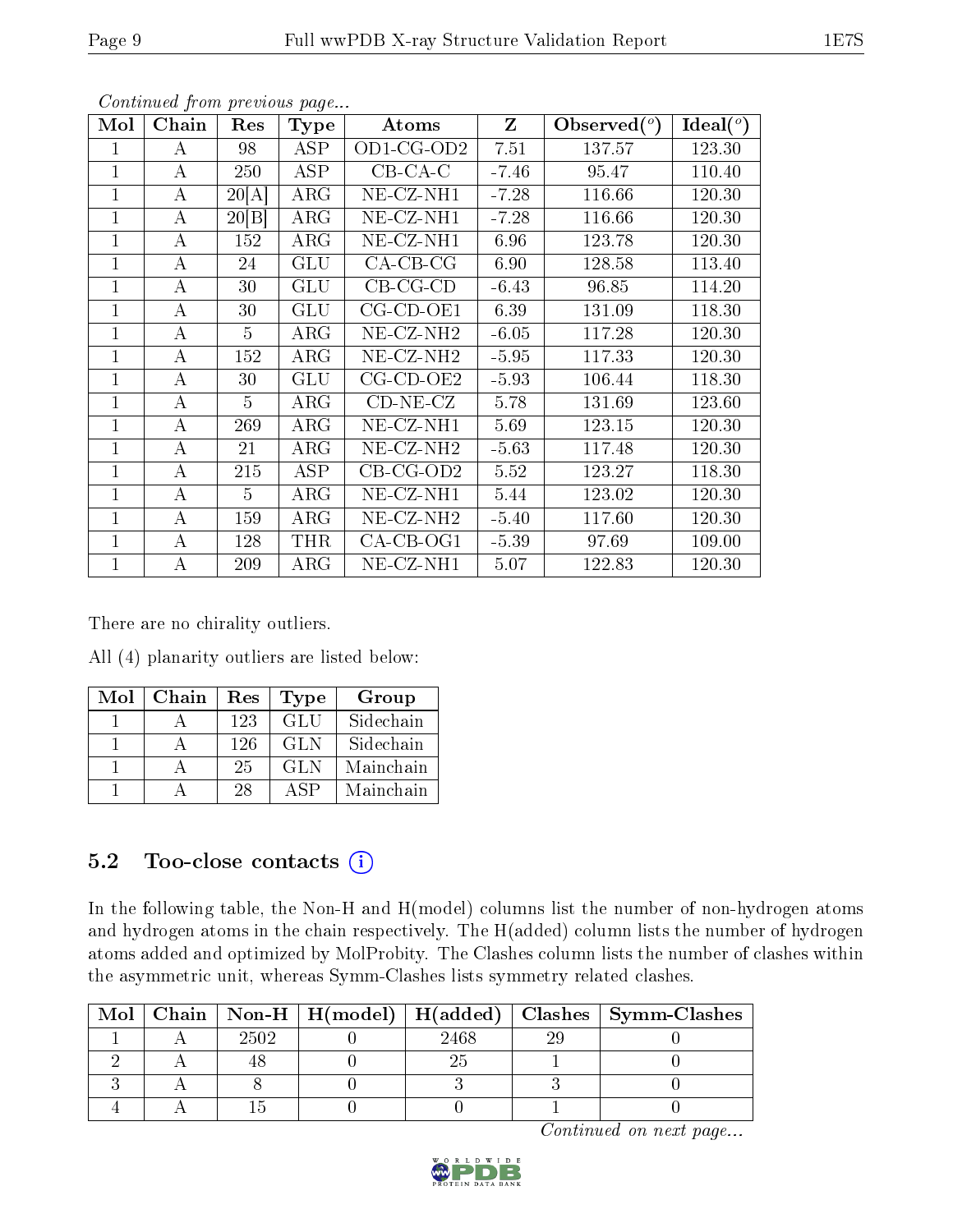Continued from previous page...

| Mol |      |      | Chain   Non-H   H(model)   H(added)   Clashes   Symm-Clashes |
|-----|------|------|--------------------------------------------------------------|
|     |      |      |                                                              |
|     |      |      |                                                              |
|     | 2999 | 2508 |                                                              |

The all-atom clashscore is defined as the number of clashes found per 1000 atoms (including hydrogen atoms). The all-atom clashscore for this structure is 7.

All (34) close contacts within the same asymmetric unit are listed below, sorted by their clash magnitude.

| Atom-1                      | Atom-2                             | Interatomic       | $\overline{\text{Clash}}$ |
|-----------------------------|------------------------------------|-------------------|---------------------------|
|                             |                                    | distance $(\AA)$  | overlap $(\AA)$           |
| 1: A:254:ARG:NH2            | 6:A:2310:HOH:O                     | 1.64              | 1.12                      |
| 3:A:1318:UVW:O3P            | 3:A:1318:UVW:C1M                   | 1.88              | $\overline{1.10}$         |
| 3:A:1318:UVW:H1M1           | 3:A:1318:UVW:O3P                   | $1.22\,$          | 1.09                      |
| 1:A:48:HIS:CE1              | 1:A:92:HIS:HD2                     | 1.79              | 0.98                      |
| 1:A:48:HIS:HE1              | 1:A:92:HIS:CD2                     | 1.86              | 0.91                      |
| 1:A:48:HIS:HE1              | 1:A:92:HIS:HD2                     | 0.94              | 0.87                      |
| 1: A:283:LYS:NZ             | $4: A: 1322: SO4: O4$              | $\overline{2.10}$ | 0.84                      |
| 1: A:24: GLU:HG2            | 6:A:2026:HOH:O                     | 1.88              | 0.74                      |
| 1: A:48: HIS: CE1           | 1: A:92: HIS: CD2                  | $\overline{2.71}$ | 0.70                      |
| 1:A:302:GLU:OE1             | 6: A: 2378: HOH:O                  | 2.09              | 0.70                      |
| 1:A:170:HIS:NE2             | 5:A:1321:TRS:H32                   | 2.11              | 0.66                      |
| 1:A:21:ARG:HD3              | 5:A:1321:TRS:H31                   | $\overline{1.87}$ | 0.56                      |
| 1:A:291:HIS:HE1             | 6:A:2372:HOH:O                     | 1.89              | 0.56                      |
| 1: A:124: LEU: HD23         | 6:A:2205:HOH:O                     | 2.05              | 0.56                      |
| 3:A:1318: UVW: H1M3         | 3:A:1318:UVW:O3P                   | 2.00              | 0.56                      |
| 1:A:227:LEU:HD13            | 1:A:293:LEU:HD22                   | 1.87              | 0.55                      |
| 1:A:20[B]:ARG:HE            | 1: A:24: GLU:CD                    | 2.10              | 0.54                      |
| 1: A:3: LYS: HE2            | 1:A:27:GLY:O                       | 2.09              | 0.53                      |
| 1:A:170:HIS:CD2             | 5:A:1321:TRS:H32                   | 2.45              | 0.52                      |
| 5:A:1321:TRS:O3             | 6: A:2414: HOH:O                   | 2.18              | 0.51                      |
| 1:A:291:HIS:HD2             | 6: A:2158: HOH:O                   | 1.94              | 0.51                      |
| 1: A:36: ARG: NH2           | 6: A:2040:HOH:O                    | 2.21              | 0.50                      |
| 1:A:44:SER:O                | 1:A:48:HIS:HD2                     | 1.93              | 0.50                      |
| 1: A:81:TYR:CZ              | 1: A:85:MET:HG3                    | 2.46              | 0.50                      |
| 1:A:262[B]:LYS:HE3          | 1:A:302:GLU:OE2                    | 2.13              | 0.49                      |
| 1: A:174:HIS:CG             | $1:A:175:P\overline{{\rm RO:HD2}}$ | 2.50              | 0.47                      |
| 2:A:1317:NAP:H2N            | 6:A:2236:HOH:O                     | $2.15\,$          | 0.46                      |
| 1: A:24: GLU:CG             | 6:A:2026:HOH:O                     | 2.57              | 0.45                      |
| 1:A:20[B]:ARG:HG2           | 1:A:24:GLU:HG3                     | 1.99              | 0.43                      |
| $1:A:245:\overline{VAL}:HA$ | 1:A:290:LEU:HD22                   | 2.02              | 0.41                      |
| $1:$ A:170:HIS:NE2          | 5:A:1321:TRS:C3                    | 2.79              | 0.41                      |

Continued on next page...

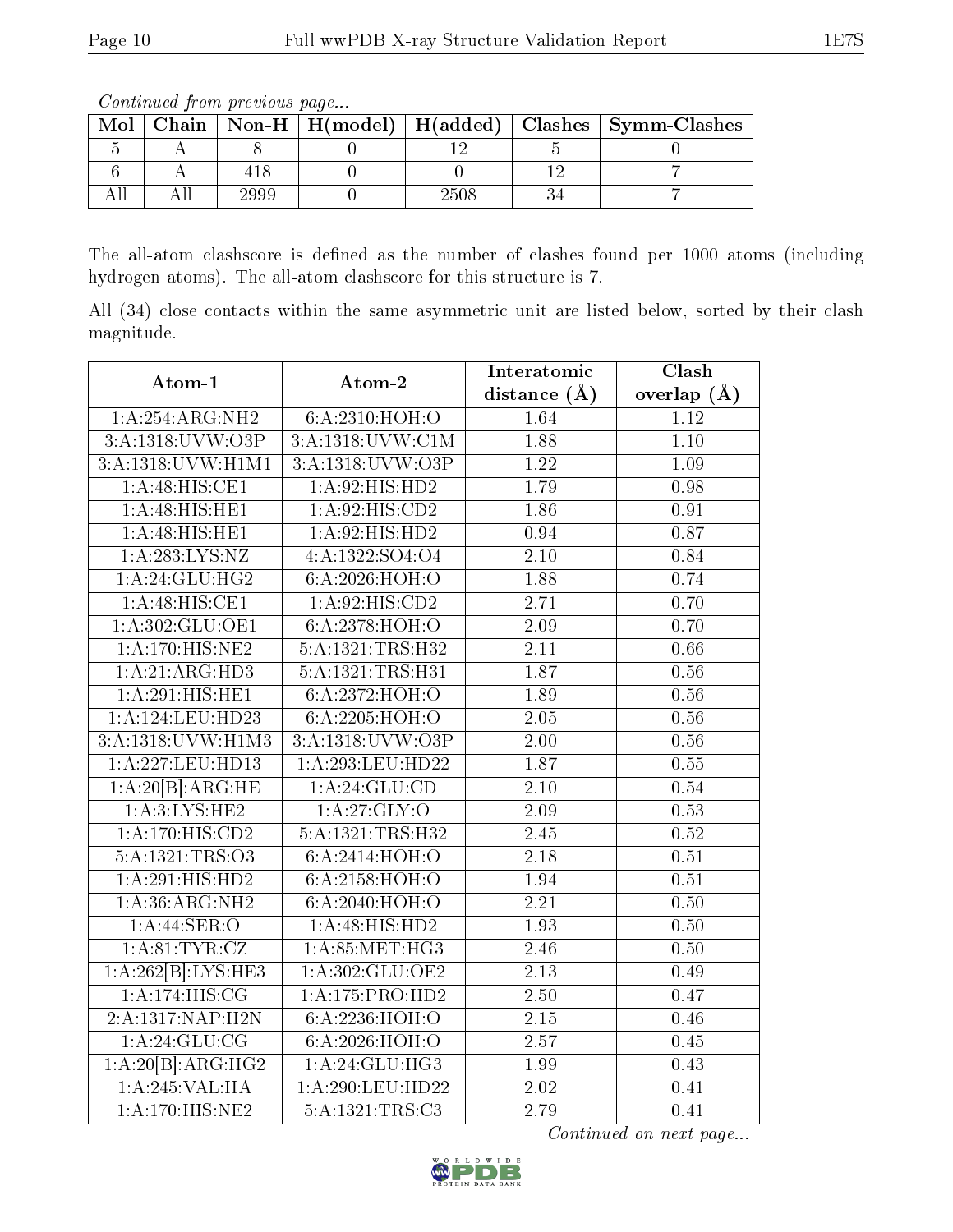| Atom-1                                   | Atom-2            | Interatomic<br>distance $(A)$ | Clash<br>overlap (A |
|------------------------------------------|-------------------|-------------------------------|---------------------|
| 1: A: 187: ARG: NH1                      | 6: A: 2251: HOH:O | 2.46                          |                     |
| $1 \cdot A \cdot 92 \cdot HIS \cdot HE1$ | 6: A:2140:HOH:O   | 2.05                          | ገ.4በ                |

Continued from previous page...

All (7) symmetry-related close contacts are listed below. The label for Atom-2 includes the symmetry operator and encoded unit-cell translations to be applied.

| Atom-1                                 | Atom-2                     | Interatomic<br>distance $(A)$ | Clash<br>overlap $(A)$ |
|----------------------------------------|----------------------------|-------------------------------|------------------------|
| 6: A:2188:HOH:O                        | 6:A:2188:HOH: $O[5\ 555]$  | 0.75                          | 1.45                   |
| 6:A:2132:HOH:O                         | 6:A:2132:HOH: $O[5\ 555]$  | 0.82                          | 1.38                   |
| 6:A:2202:HOH:O                         | 6:A:2206:HOH: $O[5 555]$   | 1.97                          | 0.23                   |
| 6:A:2143:HOH:O                         | 6:A:2345:HOH:O[3 665]      | 2.05                          | 0.15                   |
| 6:A:2242:H <sub>0</sub> H <sub>0</sub> | 6:A:2380:HOH:O[2 654]      | 2.07                          | 0.13                   |
| 6:A:2210:HOH:O                         | 6:A:2269:HOH: $O[6 \ 655]$ | 2.16                          | 0.04                   |
| 6:A:2003:HOH:O                         | 6:A:2260:HOH: $O[6 \ 655]$ | 2.18                          | 0.02                   |

### 5.3 Torsion angles (i)

#### 5.3.1 Protein backbone  $(i)$

In the following table, the Percentiles column shows the percent Ramachandran outliers of the chain as a percentile score with respect to all X-ray entries followed by that with respect to entries of similar resolution.

The Analysed column shows the number of residues for which the backbone conformation was analysed, and the total number of residues.

| $\mid$ Mol $\mid$ Chain $\mid$ | Analysed                               | Favoured   Allowed   Outliers   Percentiles |  |                         |  |
|--------------------------------|----------------------------------------|---------------------------------------------|--|-------------------------|--|
|                                | $317/321(99\%)$   311 (98\%)   6 (2\%) |                                             |  | $\vert$ 100 100 $\vert$ |  |

There are no Ramachandran outliers to report.

#### 5.3.2 Protein sidechains  $(i)$

In the following table, the Percentiles column shows the percent sidechain outliers of the chain as a percentile score with respect to all X-ray entries followed by that with respect to entries of similar resolution.

The Analysed column shows the number of residues for which the sidechain conformation was analysed, and the total number of residues.

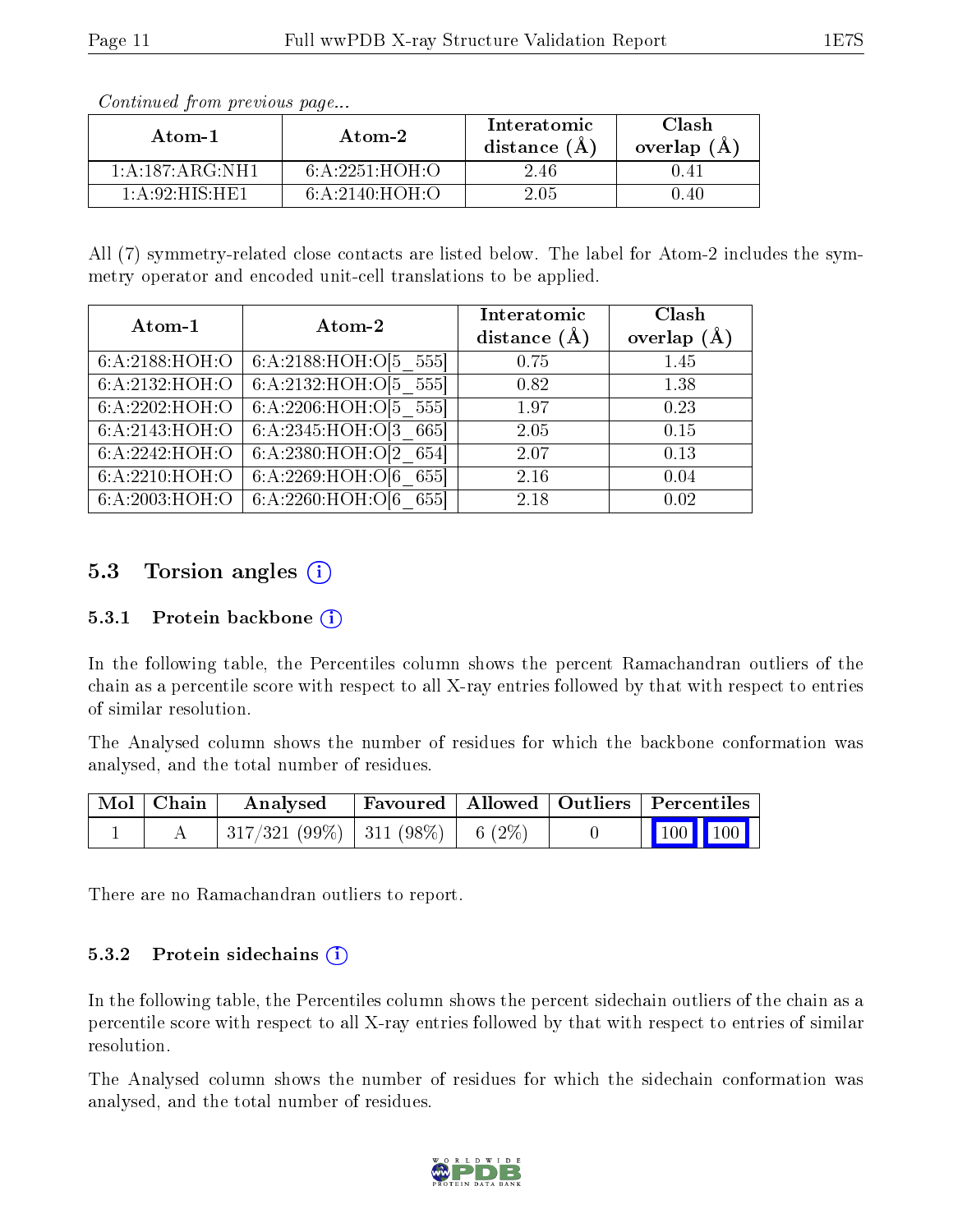| Mol   Chain | Analysed                   |          | Rotameric   Outliers   Percentiles |  |
|-------------|----------------------------|----------|------------------------------------|--|
|             | 270/271 (100%)   266 (98%) | $4(2\%)$ | 65 <sup>°</sup><br> 39             |  |

All (4) residues with a non-rotameric sidechain are listed below:

| Mol | Chain | Res | Type        |
|-----|-------|-----|-------------|
|     |       | 37  | $AS\bar{P}$ |
|     |       | 40  | <b>ASN</b>  |
|     |       | 126 | <b>GLN</b>  |
|     |       | 251 | CVS         |

Some sidechains can be flipped to improve hydrogen bonding and reduce clashes. All (10) such sidechains are listed below:

| Mol | ${\bf Chain}$ | Res | Type       |
|-----|---------------|-----|------------|
|     | А             | 40  | ASN        |
| 1   | А             | 48  | HIS        |
| 1   | А             | 92  | HIS        |
| 1   | А             | 117 | <b>GLN</b> |
| 1   | A             | 126 | <b>GLN</b> |
| 1   | А             | 172 | ASN        |
| 1   | A             | 237 | <b>GLN</b> |
| 1   | А             | 242 | HIS        |
| 1   | А             | 291 | HIS        |
|     |               | 315 | ASN        |

#### 5.3.3 RNA (i)

There are no RNA molecules in this entry.

#### 5.4 Non-standard residues in protein, DNA, RNA chains (i)

There are no non-standard protein/DNA/RNA residues in this entry.

#### 5.5 Carbohydrates  $(i)$

There are no carbohydrates in this entry.

### 5.6 Ligand geometry  $(i)$

6 ligands are modelled in this entry.

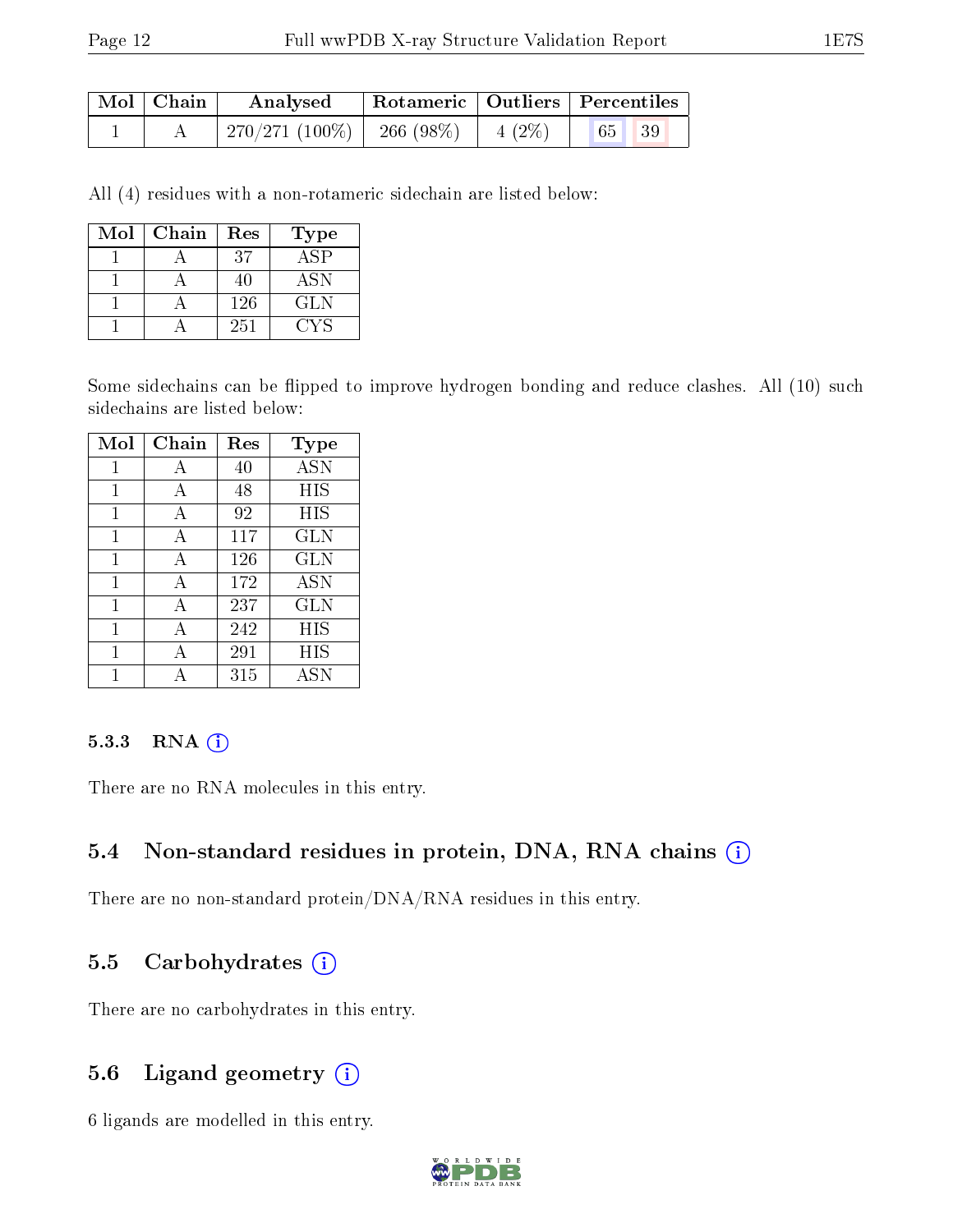In the following table, the Counts columns list the number of bonds (or angles) for which Mogul statistics could be retrieved, the number of bonds (or angles) that are observed in the model and the number of bonds (or angles) that are dened in the Chemical Component Dictionary. The Link column lists molecule types, if any, to which the group is linked. The Z score for a bond length (or angle) is the number of standard deviations the observed value is removed from the expected value. A bond length (or angle) with  $|Z| > 2$  is considered an outlier worth inspection. RMSZ is the root-mean-square of all Z scores of the bond lengths (or angles).

| Mol            |                 | Chain | Res  | Link |          | <b>Bond lengths</b> |                            |          | Bond angles |                  |
|----------------|-----------------|-------|------|------|----------|---------------------|----------------------------|----------|-------------|------------------|
|                | <b>Type</b>     |       |      |      | Counts   | RMSZ                | # $ Z  > 2$                | Counts   | <b>RMSZ</b> | # $ Z  > 2$      |
| $\overline{4}$ | SO <sub>4</sub> | А     | 1319 |      | 4.4.4    | 0.70                |                            | 6,6,6    | 0.28        | $\boldsymbol{0}$ |
| $\overline{4}$ | SO <sub>4</sub> | А     | 1322 |      | 4.4.4    | 0.51                |                            | 6,6,6    | 0.49        | U                |
| 3              | UVW             | А     | 1318 |      | 6,7,7    | 4.13                | $(50\%)$<br>3 <sup>°</sup> | 7,10,10  | 1.80        | $1(14\%)$        |
| 5              | <b>TRS</b>      | А     | 1321 |      | 7.7.7    | 1.81                | $(14\%)$                   | 9.9.9    | 5.74        | 5(55%)           |
| $\overline{2}$ | <b>NAP</b>      | А     | 1317 |      | 45,52,52 | 1.54                | $15\%)$                    | 56,80,80 | 1.39        | 7(12%)           |
| $\overline{4}$ | SO <sub>4</sub> | А     | 1320 |      | 4,4,4    | 0.69                | 0                          | 6,6,6    | 1.35        | 2(33%)           |

In the following table, the Chirals column lists the number of chiral outliers, the number of chiral centers analysed, the number of these observed in the model and the number defined in the Chemical Component Dictionary. Similar counts are reported in the Torsion and Rings columns. '-' means no outliers of that kind were identified.

| Mol |            | Type   Chain | $\parallel$ Res $\parallel$ | Link   Chirals | <b>Torsions</b>        | Rings |
|-----|------------|--------------|-----------------------------|----------------|------------------------|-------|
|     | LI V W     |              | 1318                        |                | 0/3/5/5                |       |
|     | <b>NAP</b> |              | 1317                        |                | $2/31/67/67$   0/5/5/5 |       |
| Ð   | <b>TRS</b> |              | 1321                        |                | 7/9/9/9                |       |

| Mol            | Chain | Res  | <b>Type</b> | Atoms     | $\mathbf{Z}$ | Observed $(A)$ | Ideal(A) |
|----------------|-------|------|-------------|-----------|--------------|----------------|----------|
| 3              | Α     | 1318 | UVW         | $P-O2$    | $-7.02$      | 1.48           | 1.59     |
| 3              | А     | 1318 | UVW         | $C1M-C1$  | $-6.52$      | 1.27           | 1.49     |
| $\overline{2}$ | А     | 1317 | <b>NAP</b>  | $C2N-N1N$ | 4.44         | 1.40           | 1.35     |
| $\overline{5}$ | А     | 1321 | <b>TRS</b>  | $O1-C1$   | 3.75         | 1.54           | 1.42     |
| $\overline{2}$ | А     | 1317 | <b>NAP</b>  | C7N-N7N   | 3.53         | 1.39           | 1.33     |
| 2              | А     | 1317 | <b>NAP</b>  | $C3N-C7N$ | 3.29         | 1.55           | 1.50     |
| $\overline{2}$ | А     | 1317 | <b>NAP</b>  | $C2D-C1D$ | $-3.08$      | 1.49           | 1.53     |
| 2              | А     | 1317 | <b>NAP</b>  | $C5N-C4N$ | 2.61         | 1.44           | 1.38     |
| 3              | А     | 1318 | UVW         | $P-O2P$   | $-2.38$      | 1.45           | 1.54     |
| $\overline{2}$ | А     | 1317 | <b>NAP</b>  | $C2A-NSA$ | 2.23         | 1.35           | 1.32     |
| $\overline{2}$ | А     | 1317 | <b>NAP</b>  | $P2B-O3X$ | $-2.03$      | 1.47           | 1.54     |

All (11) bond length outliers are listed below:

All (15) bond angle outliers are listed below:

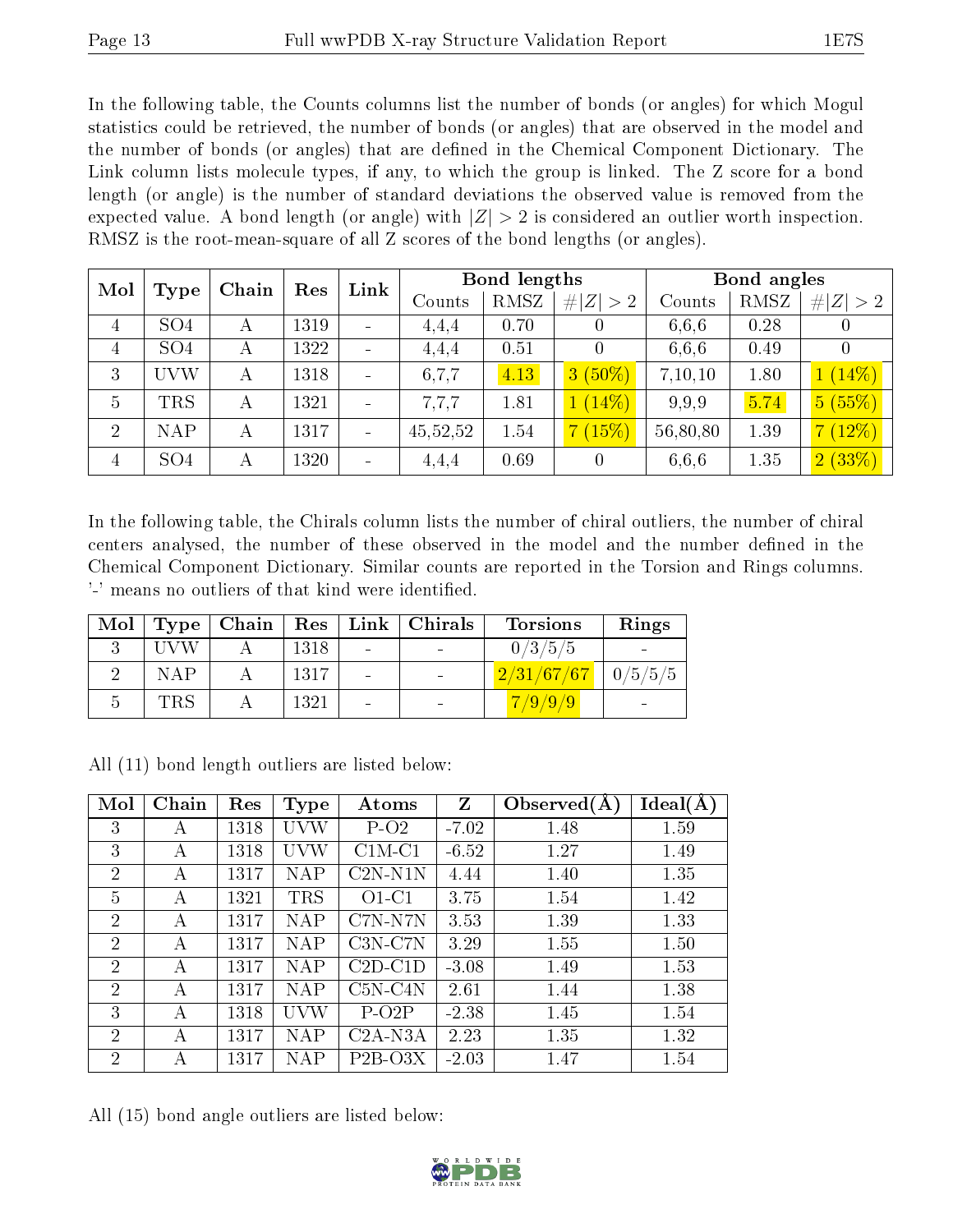| Mol            | Chain | Res  | <b>Type</b>     | Atoms                 | Z       | Observed $(°)$ | Ideal $(^\circ)$ |
|----------------|-------|------|-----------------|-----------------------|---------|----------------|------------------|
| 5              | А     | 1321 | <b>TRS</b>      | $C1-C-N$              | 11.75   | 143.05         | 107.98           |
| 5              | А     | 1321 | <b>TRS</b>      | $O1-C1-C$             | 9.69    | 141.70         | 111.00           |
| 5              | A     | 1321 | <b>TRS</b>      | $C2-C-N$              | $-6.25$ | 89.31          | 107.98           |
| 5              | А     | 1321 | <b>TRS</b>      | $C3-C-N$              | $-4.21$ | 95.42          | 107.98           |
| 3              | А     | 1318 | <b>UVW</b>      | $O3P-P-O2$            | 3.83    | 116.94         | 105.25           |
| $\overline{2}$ | А     | 1317 | NAP             | $C2D$ - $C3D$ - $C4D$ | $-3.76$ | 95.33          | 102.64           |
| $\overline{2}$ | А     | 1317 | <b>NAP</b>      | O7N-C7N-N7N           | 3.36    | 127.35         | 122.58           |
| $\overline{2}$ | А     | 1317 | <b>NAP</b>      | $O3D$ -C3D-C4D        | $-2.92$ | 102.61         | 111.05           |
| $\overline{2}$ | А     | 1317 | <b>NAP</b>      | $C3D-C2D-C1D$         | $-2.62$ | 97.04          | 100.98           |
| $\overline{2}$ | А     | 1317 | <b>NAP</b>      | O7N-C7N-C3N           | $-2.62$ | 116.50         | 119.63           |
| $\overline{5}$ | А     | 1321 | <b>TRS</b>      | $C2-C-C1$             | $-2.54$ | 102.94         | 110.81           |
| $\overline{2}$ | А     | 1317 | <b>NAP</b>      | $O4D-C4D-C3D$         | $-2.54$ | 100.09         | 105.11           |
| 4              | А     | 1320 | SO <sub>4</sub> | $O2-S-O1$             | 2.25    | 126.05         | 109.43           |
| $\overline{2}$ | А     | 1317 | <b>NAP</b>      | O3D-C3D-C2D           | $-2.03$ | 105.26         | 111.82           |
| $\overline{4}$ | A     | 1320 | SO <sub>4</sub> | $O4-S-O3$             | $-2.03$ | 100.41         | 109.06           |

There are no chirality outliers.

|  |  | All (9) torsion outliers are listed below: |  |  |  |  |
|--|--|--------------------------------------------|--|--|--|--|
|--|--|--------------------------------------------|--|--|--|--|

| Mol | Chain | $\operatorname{Res}% \left( \mathcal{N}\right) \equiv\operatorname{Res}(\mathcal{N}_{0})\cap\mathcal{N}_{1}$ | Type       | Atoms            |
|-----|-------|--------------------------------------------------------------------------------------------------------------|------------|------------------|
| 5   | А     | 1321                                                                                                         | <b>TRS</b> | $C2-C1-O1$       |
| 5   | А     | 1321                                                                                                         | <b>TRS</b> | $C3-C1-01$       |
| 5   | А     | 1321                                                                                                         | <b>TRS</b> | $C3-C2-O2$       |
| 5   | А     | 1321                                                                                                         | <b>TRS</b> | $C2-C-C3-O3$     |
| 5   | А     | 1321                                                                                                         | <b>TRS</b> | $N$ -C-C1-O1     |
| 5   | А     | 1321                                                                                                         | <b>TRS</b> | $C1-C- C2-O2$    |
| 5   | A     | 1321                                                                                                         | <b>TRS</b> | $C1-C-C3-O3$     |
| 2   | А     | 1317                                                                                                         | <b>NAP</b> | O4B-C4B-C5B-O5B  |
| 2   | А     | 1317                                                                                                         | <b>NAP</b> | $C5D-O5D-PN-O1N$ |

There are no ring outliers.

4 monomers are involved in 10 short contacts:

|  |      |                 | Mol   Chain   Res   Type   Clashes   Symm-Clashes |
|--|------|-----------------|---------------------------------------------------|
|  | 1322 | SO <sub>4</sub> |                                                   |
|  | 1318 |                 |                                                   |
|  | 1321 | <b>TRS</b>      |                                                   |
|  | 1317 | ΝAΡ             |                                                   |

The following is a two-dimensional graphical depiction of Mogul quality analysis of bond lengths, bond angles, torsion angles, and ring geometry for all instances of the Ligand of Interest. In addition, ligands with molecular weight > 250 and outliers as shown on the validation Tables will

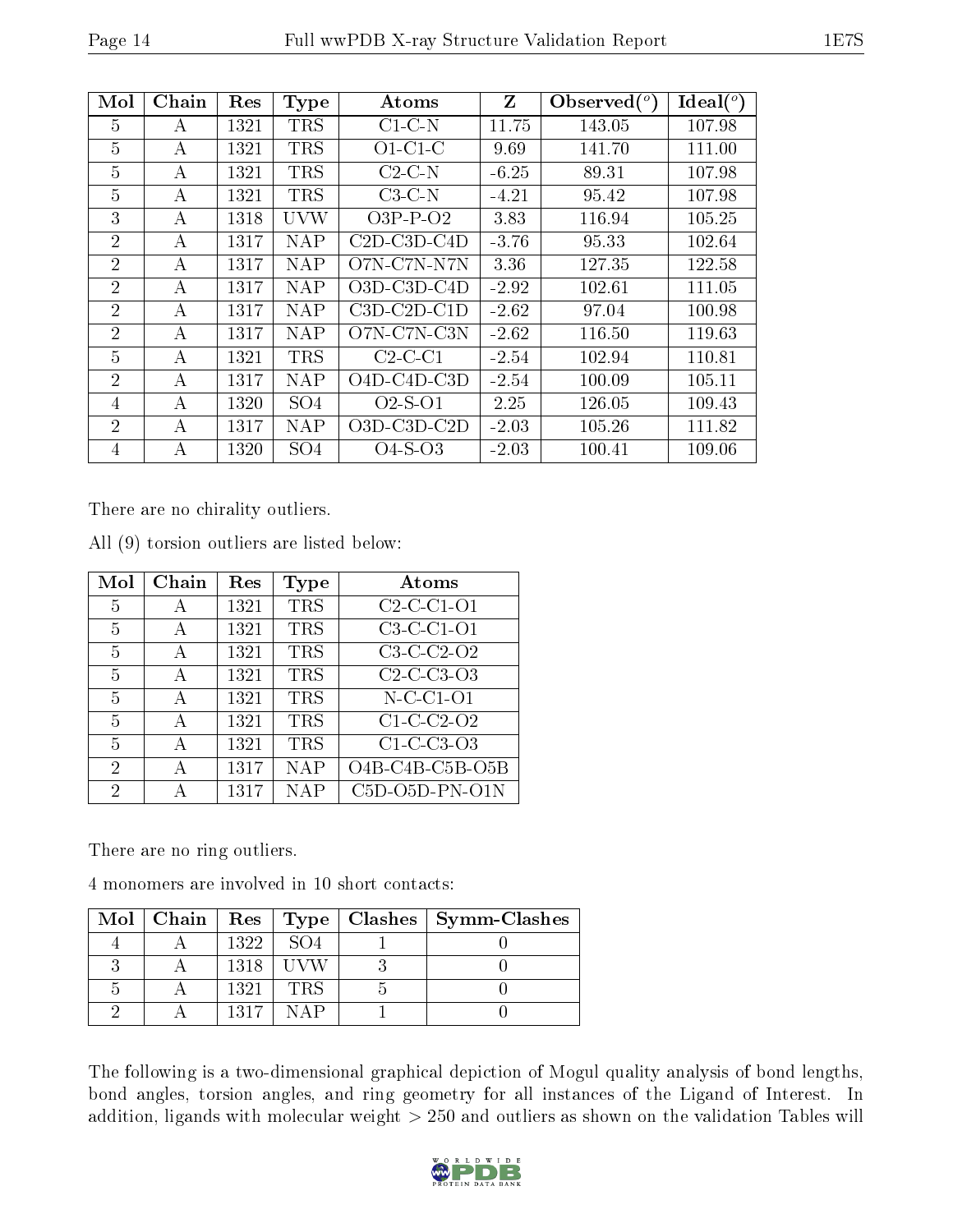also be included. For torsion angles, if less then 5% of the Mogul distribution of torsion angles is within 10 degrees of the torsion angle in question, then that torsion angle is considered an outlier. Any bond that is central to one or more torsion angles identified as an outlier by Mogul will be highlighted in the graph. For rings, the root-mean-square deviation (RMSD) between the ring in question and similar rings identified by Mogul is calculated over all ring torsion angles. If the average RMSD is greater than 60 degrees and the minimal RMSD between the ring in question and any Mogul-identified rings is also greater than 60 degrees, then that ring is considered an outlier. The outliers are highlighted in purple. The color gray indicates Mogul did not find sufficient equivalents in the CSD to analyse the geometry.



#### 5.7 [O](https://www.wwpdb.org/validation/2017/XrayValidationReportHelp#nonstandard_residues_and_ligands)ther polymers  $(i)$

There are no such residues in this entry.

### 5.8 Polymer linkage issues  $(i)$

There are no chain breaks in this entry.